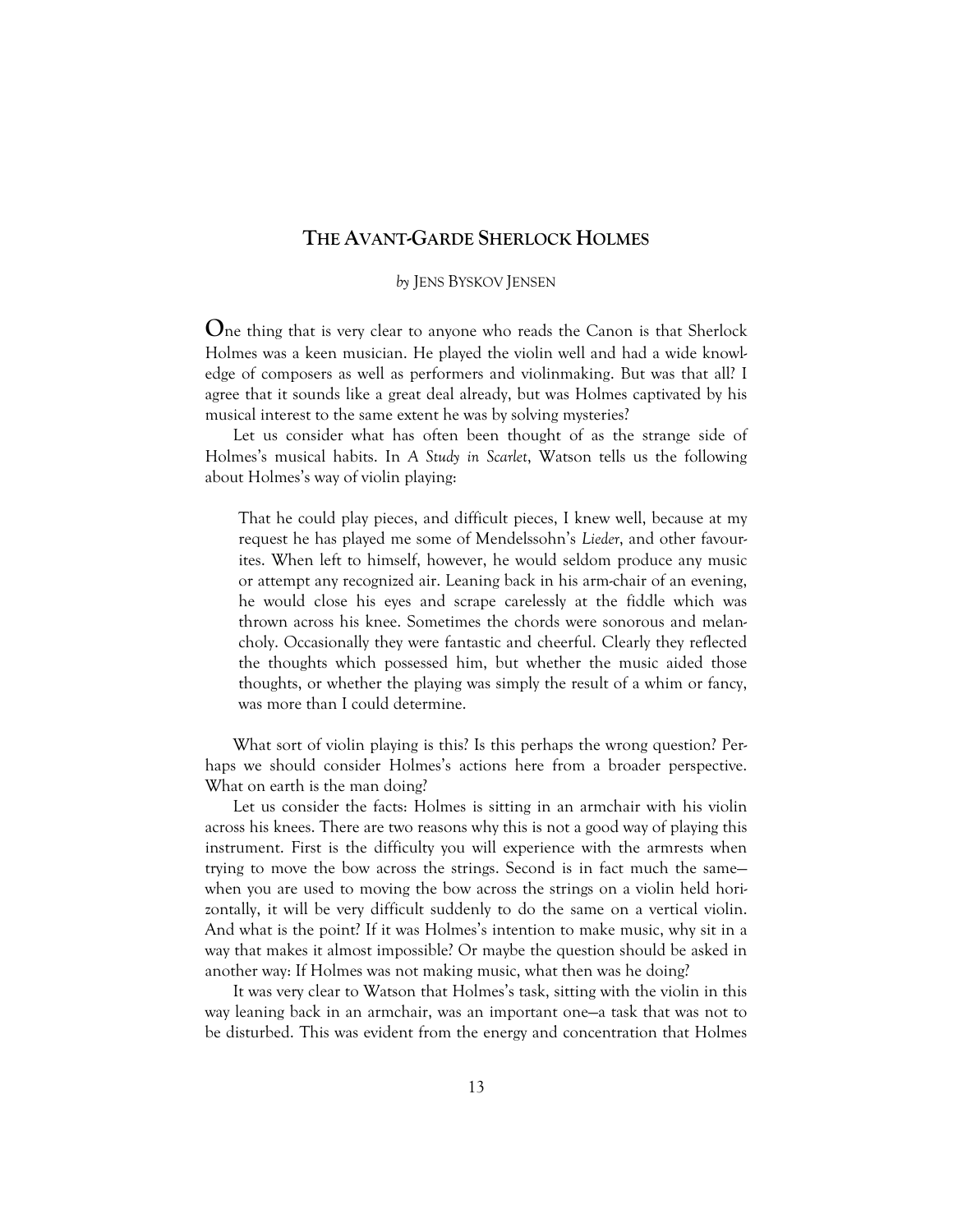projected into the scratching, melancholic, and cheerful sounds that escaped the violin. All sorts of moods came from the instrument, including some very unpleasant scraping sounds, which did not sound at all like Mendelssohn or any other type of music. Could Holmes perchance be experimenting with the instrument? And if so, why would he do that—to what purpose?

We may have a look at the musical and artistic atmosphere at the time of *A Study in Scarlet*. The case occurs around 1881 or 1882; the chronologists disagree. In the 1880s the Austrian cultural critic and author Hermann Bahr introduced the concept "Modern" (*Die Moderne*) as a slogan for the new radical changes in art. One of the new developments was a growing artistic contact between the European countries, so for instance authors in the outskirts of Europe became generally known throughout central Europe. The feeling in the artistic mind was a restless one, which called for something new and drastic, and the philosopher Friedrich Nietzsche probably captured it best when he talked about "reevaluating all values."1

These ideas did not come suddenly. They were caused by a development throughout the century, and as early as around 1840 Auguste Comte, of France, had developed ideas that would be known as positivism. "The mentality of this school of thought was consciously mundane, rested on things that could be experienced, and sought to describe the investigated phenomena, whether it was natural or human conditions, as facts submitted to lawfulness."2 It would not be surprising if Holmes were interested in this line of thought. A man who sees chemistry as an important part of his life must to some extent be a positivist.

Another hint could be the passage in *A Study in Scarlet* where he says:

I consider that a man's brain originally is like a little empty attic, and you have to stock it with such furniture as you choose. A fool takes in all the lumber of every sort that he comes across, so that the knowledge which might be useful to him gets crowded out, or at best is jumbled up with a lot of other things, so that he has a difficulty in laying his hands upon it. Now the skilled workman is very careful indeed as to what he takes into his brain-attic. He will have nothing but the tools which may help him in doing his work, but of these he has a large assortment, and all in the most perfect order.

Just the idea seems to me as taken directly from a positivistic handbook. Consider a fragment of Holmes's own "The Book of Life," from *A Study in Scarlet*: "From a drop of water . . . a logician could infer the possibility of an Atlantic or a Niagara without having seen or heard of one or the other. So all life is a great chain, the nature of which is known whenever we are shown a single link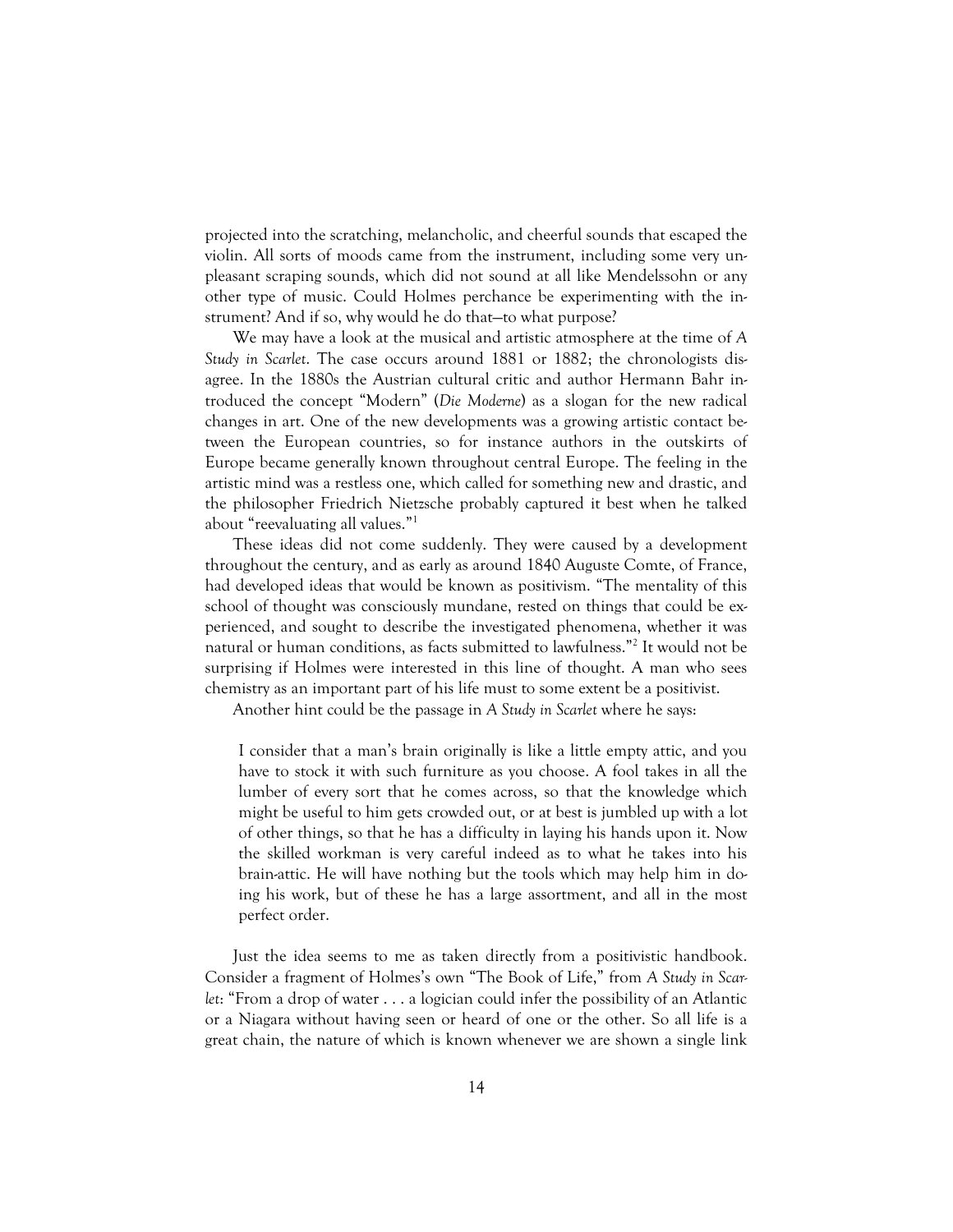of it." Anyhow, a true positivist would probably at some point become a victim of an exclamation like the one given to Holmes by Watson in *The Sign of the Four*: "You really are an automaton—a calculating machine."

It was not only in the philosophical field of Comte that these ideas took root. In literature it was established as naturalism under authors such as Balzac, Maupassant, Flaubert, and Zola. In England the main exponents were Dickens and Darwin.

So, these ideas started to emerge up through the nineteenth century, but how about the musical scene? In England the musical development had been less than nil ever since the glorious days of Georg Friedrich Händel (1685– 1759) and up past the mid-nineteenth century. The musical life of the day had never decreased, though. Music was played everywhere and regular concerts were arranged. But the development of music itself as an art form was not present. This was probably due to the lack of thorough musical education. In this field Germany was ahead at this time, and the change did not come until just before the turn of the century, when men such as Sir Charles Villiers Stanford (1852–1924) and Sir Hubert Parry (1848–1918) made the foundation for progression. The Royal College of Music in London was established in 1883 and is now one of England's leading academies of music. Sir Hubert Parry was director here between 1894 and 1918.<sup>3</sup>

Both Stanford and Parry were thus pioneers of what has been known as the nineteenth-century "renaissance" of English music—not only because of their efforts in the field of education but also as composers. The elements of this "renaissance" in the music itself were characterized by the influence of national folk music and English music from its days of glory in the fourteenth and fifteenth centuries. Another pioneer, who joined the "renaissance" a bit later than Stanford and Parry, was Sir Edward Elgar (1857–1934). He also contributed greatly to putting England back on the musical map—also outside the United Kingdom.

It was not until Sir Ralph Vaughan Williams (1872–1958) entered the stage that England received a new, truly English sound and way of making music. Vaughan Williams was also very influenced by national folk music, but where, for example, Stanford's "Irish Rhapsodies" only use folk music and folk song as a spice, all these influences were to become integrated into the music of Vaughan Williams and be an essential part of his personal expression:

In 1904 Vaughan Williams established contact with the Folk-Song Society, which had been founded a few years earlier, and in the following years he made a comprehensive collection of English folk music—at the same time as Bartók and Kodály in the opposite part of Europe.<sup>4</sup>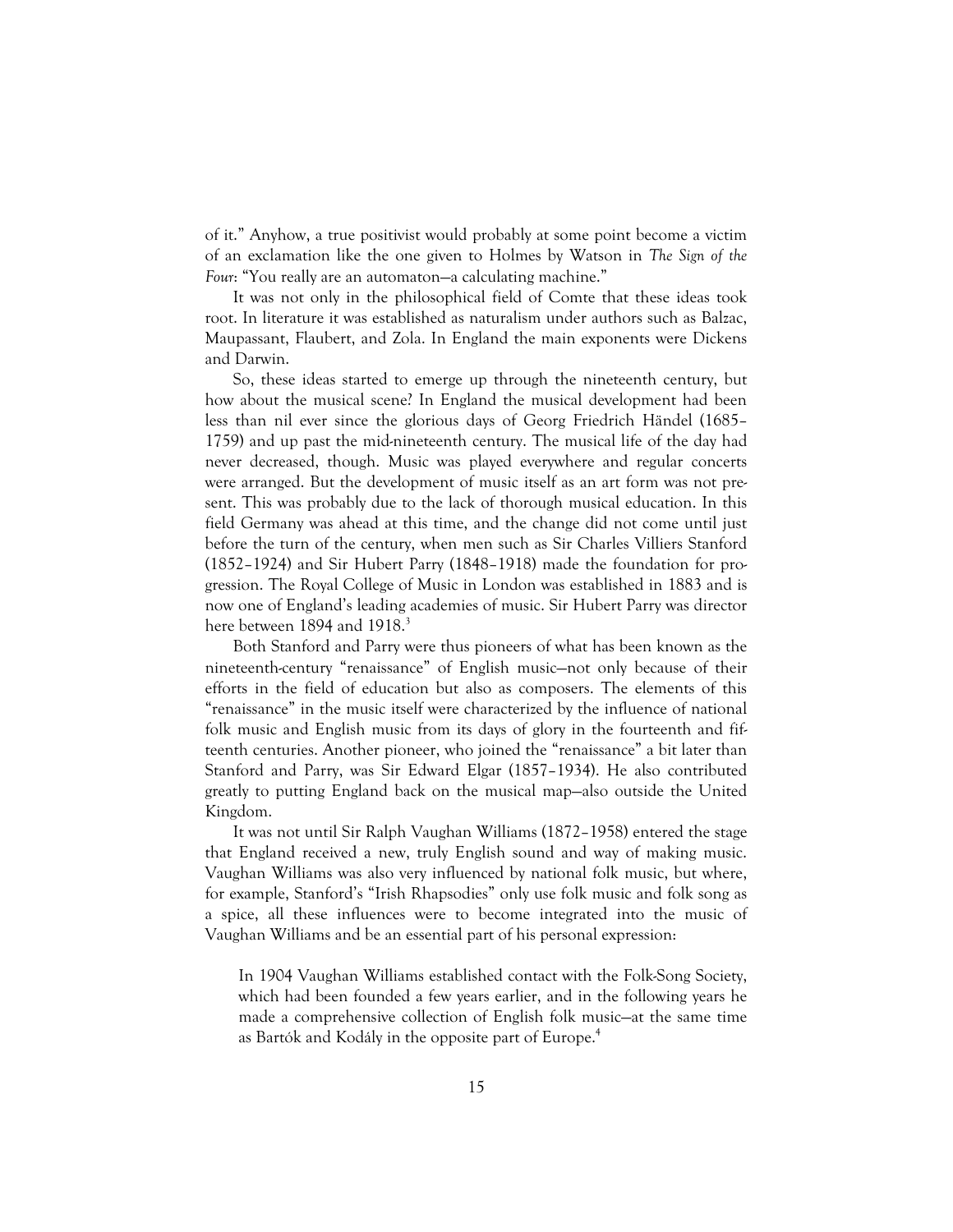Yes, an essential part of the new development was a large exchange of ideas and contact throughout the countries of Europe. And the composer who has ever since then been linked with collection of folk music and allowing this to influence and merge with his own composition was the Hungarian pianist and professor of music Belá Bartók (1881–1945). Bartók and his friend and fellow composer Zoltán Kodály (1882–1967) collected folk songs and folk music throughout Hungary, the Balkans, Asia Minor, and North Africa. They wrote down both music and lyrics and recorded everything on wax cylinders.

The main theme of the musical and cultural change at this time was a search for something new. For centuries music and art had been developed from what then seemed to be a set of everlasting rules. In music these rules were tonality. But now composers began to realize that everything had been tried before—nothing new could be made, unless the rules were changed. And thus the search began. Some of the composers found their new inspiration in folk music; some went other ways. But it was common to all of them that the idea of a musical major/minor tonality had to be tampered with. Some composers—like the New Viennese School (Schoenberg, Berg, Webern) and the Impressionists (Debussy, Satie, Ravel)—even omitted it.

Have we lost our connection with Sherlock Holmes? Not quite. Stanford and Parry were influenced by the German musical education system. Vaughan Williams was educated at the new Royal College of Music in London. After finishing his education there, he went to Germany to study with the composer Max Bruch (1838-1920) in Berlin during the 1890s.<sup>5</sup> It seems that London was very influenced by German music at this time—as was Holmes. At the time of "The Red-Headed League" Holmes uttered: "I observe that there is a good deal of German music on the programme, which is rather more to my taste than Italian or French."

As we learned earlier, the musical and cultural change was in full swing during the last decades of the nineteenth century—especially in England—so Holmes was right in the middle of it. Let us then return to Baker Street: Holmes is sitting in an armchair by the fireplace leaning back into the comfortable seat with his eyes closed. His violin is thrown across his knees, and a sonorous sound full of the deepest melancholy escapes the instrument. The Stradivarius moans for a couple of minutes, then everything changes, and the most cheerful, sparkling sounds fill the room. What is this?

Several Sherlockians have given thought to this question. The first was Guy Warrack in *Sherlock Holmes and Music*:

It is very doubtful whether Holmes ever played any of the great classics for unaccompanied violin. If we can judge by purely negative evidence, as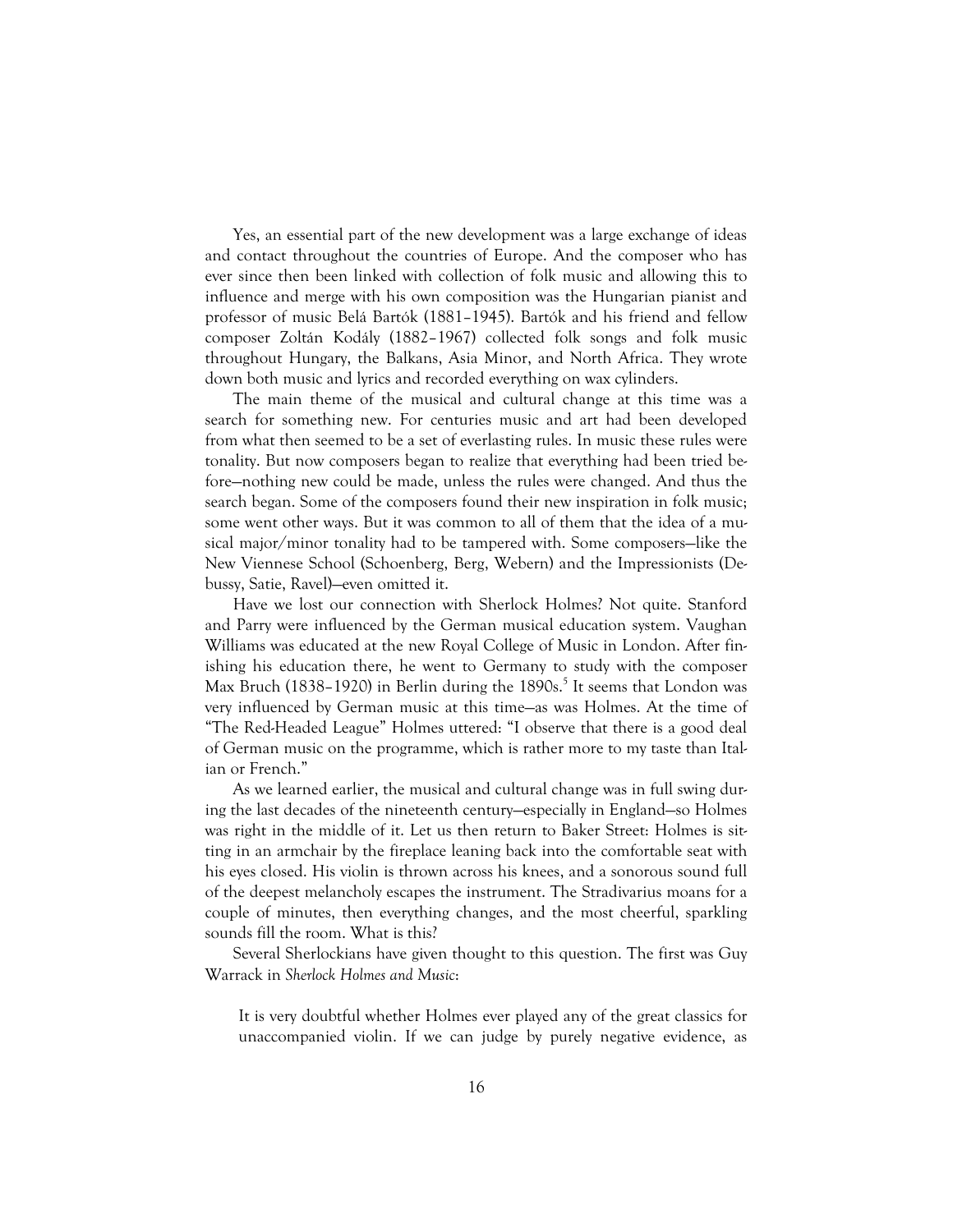Holmes himself did in 'the curious incident of the dog in the night-time', the music of the seventeenth and eighteenth centuries was a closed book to him. Still, one feels instinctively that Holmes was more likely to be a Bachlover than Watson with his monodic leanings, and it is just possible that when Holmes produced chords that were sometimes 'sonorous and melancholy', sometimes 'fantastic and cheerful', he was practising the Chaconne. On the other hand, most violinists find it difficult enough to make a convincing show of Bach's solo-violin works even holding their instruments in a more orthodox way than thrown across their knees.<sup>6</sup>

Perhaps it is plausible that some hints to Holmes's taste in music may be given by negative evidence, as Warrack suggests, simply because not one single piece from the conventional violin repertoire is mentioned in the Canon. But then, it does seem quite strange, following an idea like that, to suggest a piece like the *Chaconne* (originally: *Ciaccona*, red.) from Johann Sebastian Bach's (1685–1750) *Partita 2, in d-Minor*, BWV 1004, for solo violin. This piece is part of the three Partitas and three Sonatas written by Bach for solo violin, and all six pieces are frequently on the standard violin repertoire. However, none of Bach's music for solo violin is easy, and in order to play it in a way that will not scare off any listeners, skills that are close to professionalism must be had. The movement mentioned by Warrack, the *Ciaccona* from *Partita 2*, is in fact one of the most difficult of these movements. With its 256 bars of complex chords, fierce arpeggios, and fast-running scales it is by far the longest movement of the entire three Partitas and three Sonatas.<sup>7</sup>

Five different recordings give the following number of playing minutes for the *Ciaccona*—with violinists Sergei Azizjan [14:35], Henryk Szeryng [14:22], Monica Huggett [14:10], Gidon Kremer [12:47], and Sigiswald Kuijken [12:00].<sup>8</sup> In comparison, the second-longest movement of the three Partitas and three Sonatas is the Fuga of the *Sonata 3 in C-Major*, BWV 1005, which plays from 8– 11 minutes in the above recordings. The Fuga contains 354 bars and is thus longer in print than the *Ciaccona*, but it is a lot lighter and not by far as complex. One question remains: Why would Warrack choose one of the most difficult movements in the violin literature as a probable piece played in an awkward position by Holmes? Especially after suggesting a search through negative evidence for Holmes's musical taste, since Bach is not mentioned anywhere in the Canon, either? Why indeed. The reasoning seems blurred.

A very interesting article on this subject was published in *The New York Times* on 7 March 1965 and later reprinted in the JOURNAL. The article was by Harold C. Schonberg, who claimed: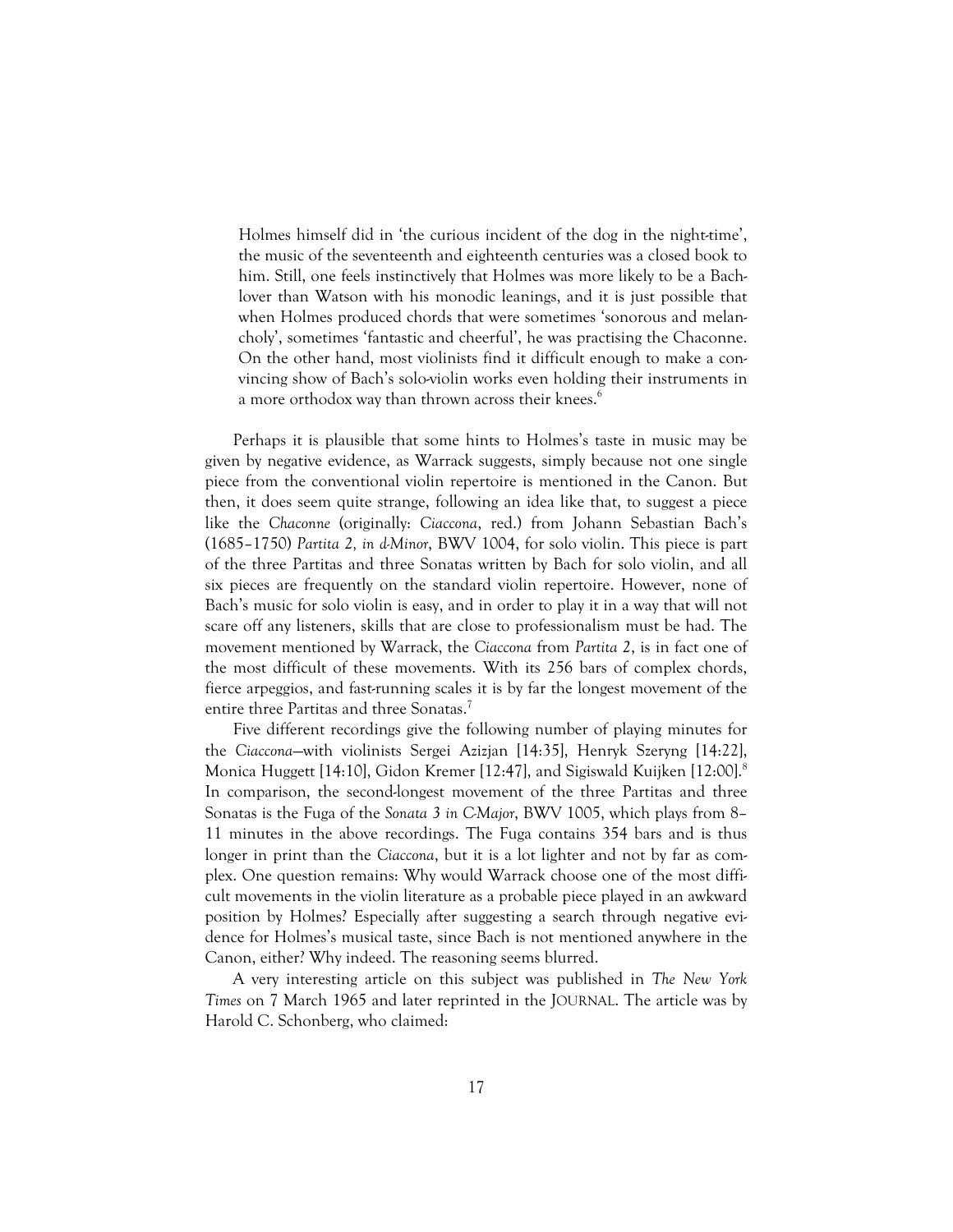Dr. Watson never said that Holmes threw a violin across his knees. The word Dr. Watson used was "fiddle." It so happens that the fiddle family is a large and very old one. In Renaissance times there were all kinds of gamba instruments, many of which were played in the lap or across the knees. Of course, Holmes played the violin, and played it as all violinists do. But the man who knew all about Lassus would also have a variety of old instruments in his flat at 221B Baker Street. The chances are that Holmes was playing a vielle. The vielle is described by Karl Geiringer in his history of musical instruments (Oxford University Press, 1945) as a 5-peg instrument that was a precursor of the violin. Another name for the vielle, says Dr. Geiringer, was "fiedel," which of course means "fiddle." Let's, for goodness sake, give Dr. Watson credit for being accurate. He said "fiddle," and he meant "fiddle"; and he was dead right.<sup>9</sup>

This does sound plausible. Even though a vielle would be hard to find maybe even harder than finding a Stradivarius—it is possible that Holmes had one. If this were the case, I wonder whether Watson would not have described the situation in the armchair differently. If Holmes were playing a vielle, Watson would probably just have made a lighthearted comment on Holmes messing around with antique instruments, would he not?

Rolfe Boswell put forward the idea that Holmes's violin was in fact a viola: "Sherlock's Stradivarius, certainly, was a viola; and it may very well have been an unusually large viola, since he is shown to have been experimenting with an alternative position for playing it."<sup>10</sup> Some may even argue that this also explains the unpleasant sounds, but I am not completely convinced. From Watson's narrative it seems to me as if Holmes's unusual music making took place sitting down. Why? Perhaps because it was essential to him to have his eyes closed in order to listen more intensely, and if he sat in an armchair, he did not have to use any energy or thought on standing up with closed eyes. Intense listening was certainly required if he was going to invent something new—new chords, new sounds, new music. The unusual way of playing ensured him that he would not fall back on old, traditional habits.

We know that Holmes had an interest in musicology. During "The Bruce-Partington Plans" he lost himself in the study of Orlando di Lasso's motets. Was this perhaps also part of the "renaissance"— the search for something ancient or native to inspire the growth of new, modern music? Was Holmes perhaps going through the same stages of search for this new image of art music as was Arnold Schoenberg in Vienna? We have a hint in *The Hound of the Baskervilles* that Holmes's taste in art was rather radical or even avant-garde, at least compared to Watson's: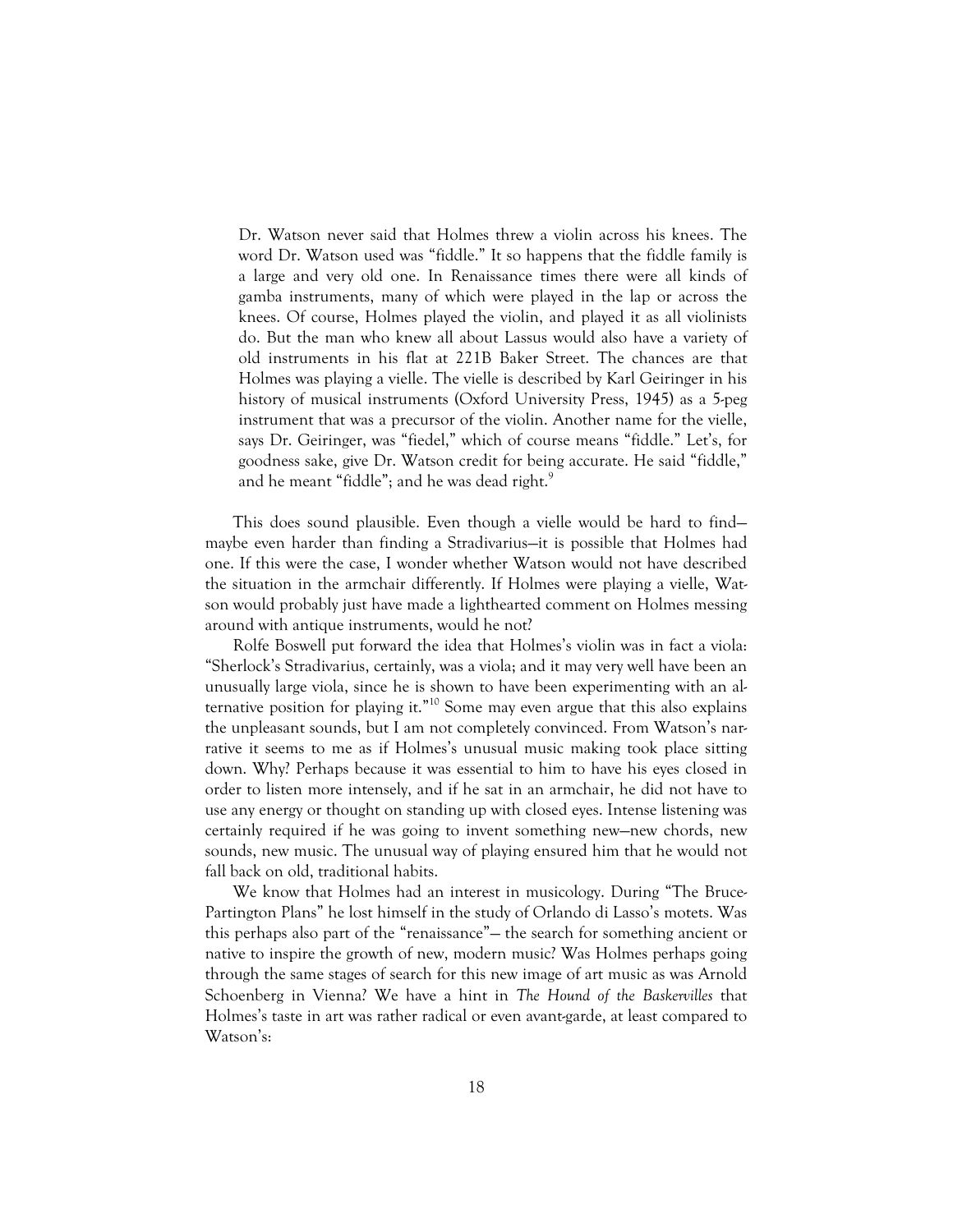For two hours the strange business in which we had been involved appeared to be forgotten, and he [Holmes] was entirely absorbed in the pictures of the modern Belgian masters. He would talk of nothing but art, of which he had the crudest ideas, from our leaving the gallery until we found ourselves at the Northumberland Hotel.

Perhaps Holmes's "crude ideas" applied to art in general, not just painting but also music.

Was Holmes trying to invent new, modern music sitting in the armchair scraping on his violin? I am inclined to think yes. One of the major inventors in modern classical music was, as mentioned before, Bartók. 11 (Frank Whitaker interviewed Bartók in his home in Budapest. The resulting article, "The Most Original Mind in Modern Music," appeared in *Radio Times* (February 1932, p. 504). One day Whitaker chanced to see Bartók at work, and he wrote:

I remember calling on him one hot afternoon at his flat in Budapest and finding him with a sidedrum on his knee and a rapt look on his face. In one hand he had a drum-stick; with the other he was fiddling with the snares, or catgut strings, that are stretched across a sidedrum to make it rattle. A pair of cymbals lay at his feet. I wish I remembered exactly what he was doing with them all, but I don't. However, the point is that he had discovered a new effect, and for the next five minutes or so, having motioned me to a chair, he alternately thwacked the drum with a startling vigour and listened to the echoes wide-eyed and still, like a thrush that hears a footstep on the lawn.<sup>12</sup>

Bartók was well known for his piercing, wide-eyed look. Apparently, this was also on his face when he was concentrating in his work. Holmes is well known for leaning back into his armchair and closing his eyes—both when he was listening to the details of a client's case, and when he perhaps was investigating modern music. Apart from that I think the above incident in Bartók's apartment in Budapest sounds very similar to what Holmes was doing leaning back in his armchair with closed eyes scraping across his violin. Sherlock Holmes "was an enthusiastic musician, being himself not only a very capable performer but a composer of no ordinary merit." Suddenly these words of Watson's from the time of "The Red-Headed League" gain a new meaning in their own right.

## **NOTES**

1. *Gads Musikhistorie* (Gad's Music History, ed.), Copenhagen: GEC Gad, 1990, p. 421.